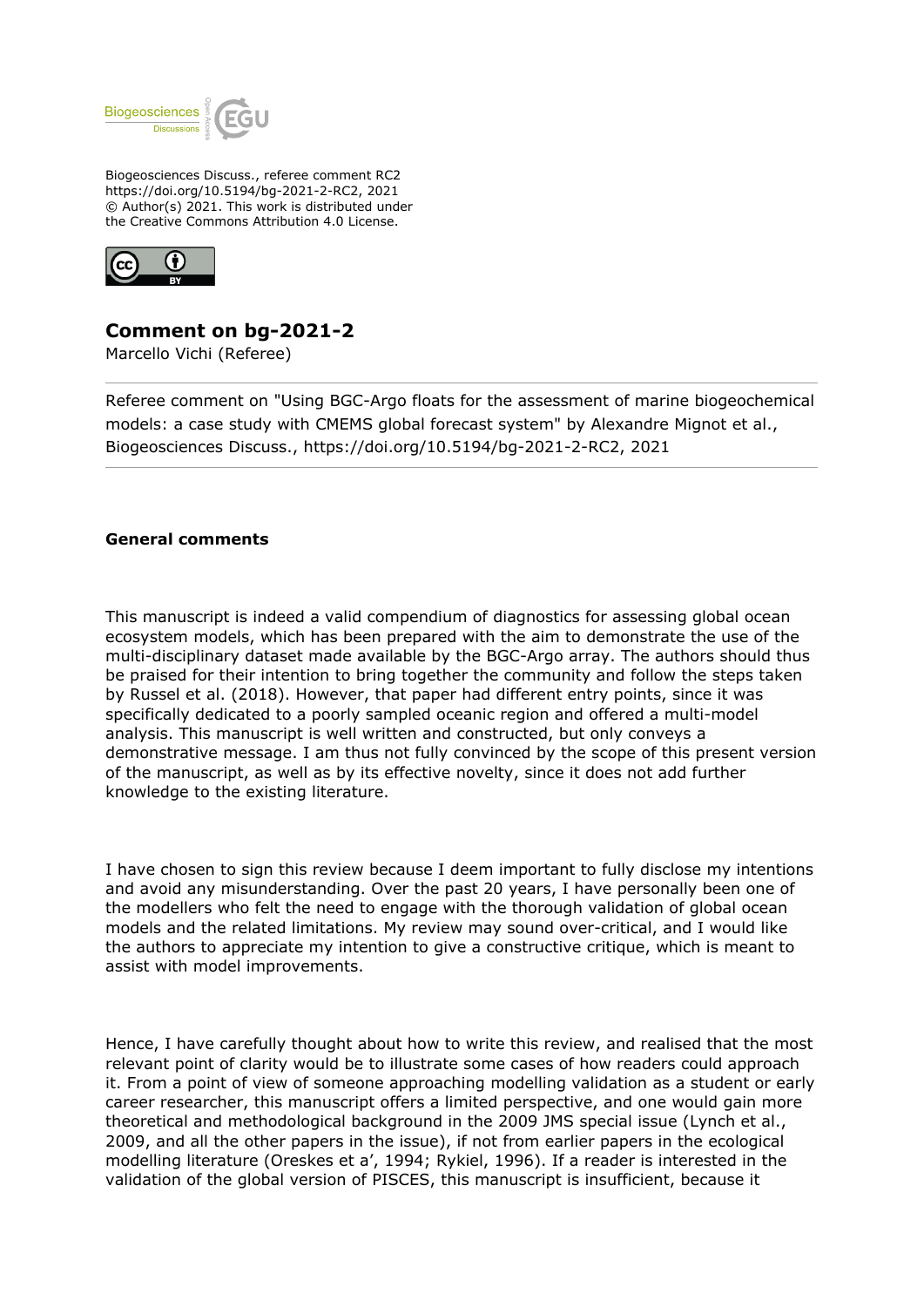provides a series of figures with few comments and discussions. It is surely of interest to the PISCES developers who are knowledgeable of the model details and possible deficiencies, but then an internal report would suffice. Finally, for experienced global ocean modellers, this manuscript is an illustration of the minimum set of assessments (which I prefer to the term "validation") that serious modellers have been doing in the last ten years when evaluating their model results. In terms of "metrics", it gives indications to compare the model output against the state variables that can be measured by the array of floats and to add derived state variables from applications of artificial intelligence. Ultimately, the assessment is based on visual comparisons of coarsely gridded spatial maps and time series, or through the use of basic univariate scores (bias and RMSD) and cumulative diagrams that combine the same skill scores (e.g. the Taylor diagram, which also includes linear correlation).

The BGC-Argo data are certainly invaluable, and this is the reason why the community has strived to develop the technology and the financial support to deploy them. The authors did not however succeed in showing their enhanced value for model assessment, beyond the obvious consideration that this increases the number of data, which would be much more evident if this same assessment was done by comparing datasets with and without the contribution of the BGC-Argo.

In summary I have found two major issues with this manuscript that the authors have not considered to a satisfactory extent:

- The loose definition of metrics and the absence of uncertainties' treatment. The authors use the term metrics in a rather ambiguous way. They also do not differentiate between measured data and artificially generated data. This implies that the evaluation process does not necessarily lead to an improvement of the model(s).
- The unconvincing enhancement of the effective role of BGC-Argo data in model assessment. Basically, the question I have is: why BGC-Argo are good enough and should be used separately and not as part of a global compilation of data such as the World Ocean Atlas? (which incidentally includes or will include the BGC-ARgo data) Since BGC-Argos are ultimately increasing the availability of data that are usually collected by means of traditional oceanographic cruises, what is indeed their value in model validation? The authors state that their aim was to demonstrate the invaluable opportunities offered by the BGC-Argo observations for evaluating global BGC models. I'm afraid this intent cannot be met unless some of the above questions are addressed

For clarity, I would like to elaborate more on the first concept above, while the second point is mostly derived from the specific comments detailed in the next section. Russel et al (2018) also use the concept of metrics in a wider sense, although they define metrics as "any quantity or quantifiable pattern that summarizes a particular process or the response in a model to known forcings". The strength of the ACC transport at Drake Passage or the latitude of the maximum zonal mean winds over the Southern Ocean are "metrics" in this context. They are combinations of state variables, or values of state variables at specific locations.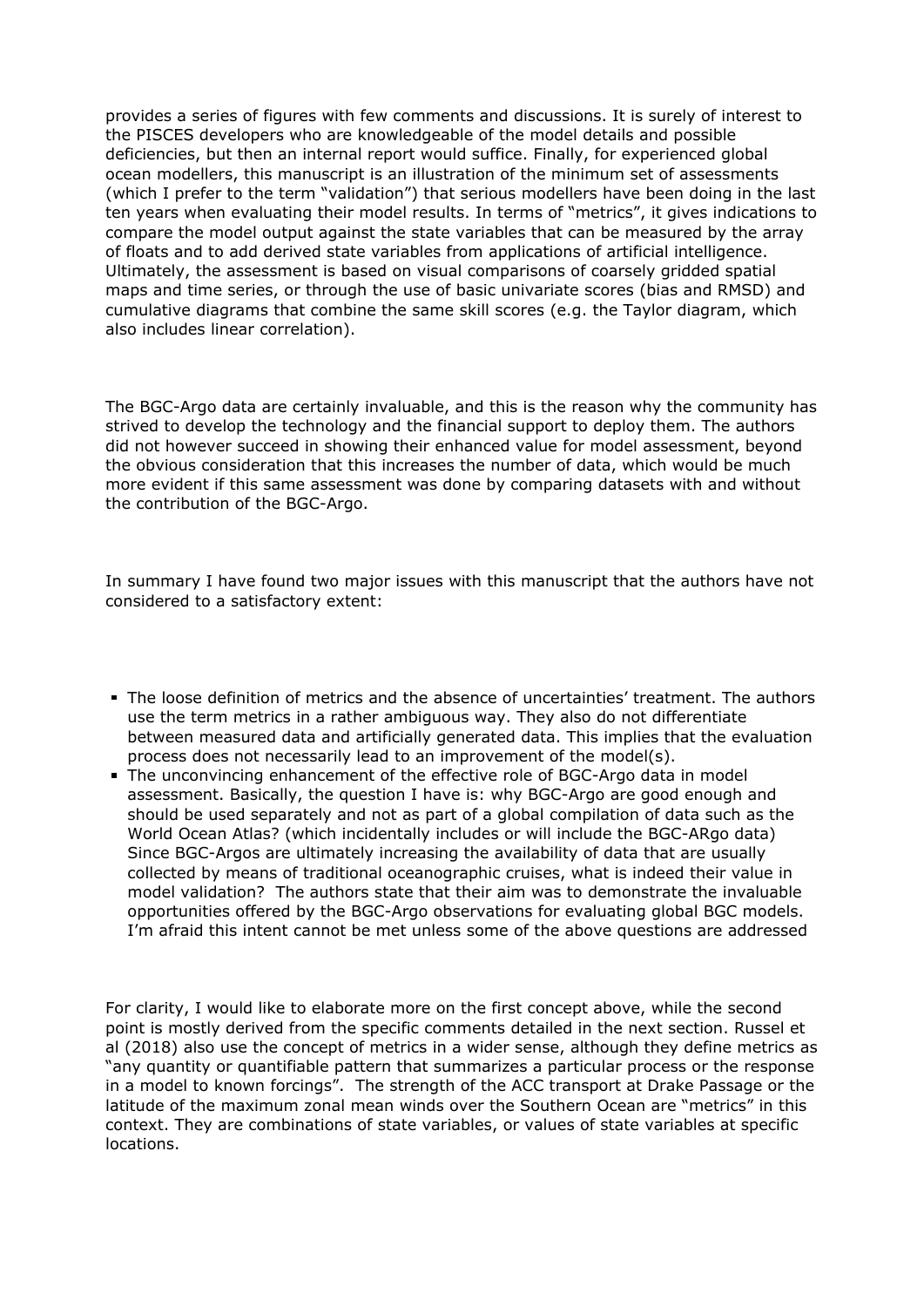In this context, all the surface state variables listed in Table 2, are indeed components of the biological carbon pump, but they are not metrics. They are simply state variables. Only when considered together to evidence emergent patterns they may give indications of proper process functionality (e.g. the ratio of particulate organic carbon to total chlorophyll, de Mora et al, 2016). I agree that the DCM and the "nutricline" (which would deserve a more appropriate definition, see specific points below) are "metrics", as well as the depth of the hypoxic layer. Mixing together indicators of processes with state variables is confusing, unless a rigorous link between a single state variable and the process is established.

This manuscript increases the risk of misinterpretation by mixing together "metrics" and skill scores. Neither Russel et al (2018) and this manuscript expand on the concept of metrics performance and objective assessment (performance indicators, skill scores, cost functions, are all synonyms that depend on the specific discipline), which was instead done by Allen et al. (2007), Friedrichs et al. (2009), Vichi and Masina (2009) and others in the JMS special issue. For ease of simplicity, I will use the term skill score, which is the one used in the more mature field of weather forecasting. State variables can be assessed using univariate skill scores, and this is a necessary exercise for any modeller to ensure the model has some grip with reality. Figure 3 and the other density plots in the Appendix give a visual indication of the skill score, but they do not quantify it (e.g. Smith and Rose, 1995; Rose and Smith, 1998). I also have another question linked to my Point 2 (and further detailed in the specific comments): why should this exercise be done only with the BGC-Argo and not also including the other existing data? Since BGC-Argo are evaluated against cruise cast benchmarks, then those data are usually considered always superior, and should be used. Again, the real value of the BGC-Argo would have been shown if the score had been substantially modified with the inclusion of the Argo data.

## **Specific comments**

P2L1 - Earlier work has specifically addressed the impact of assimilation on the carbonate system (Visinelli et al., 2017)

P2L26-29 - This sentence is mixing together sensor accuracy, which has been assessed by Johnson et al and Mignot et al, in two specific regions of the world ocean) and temporal/vertical resolutions, which have not been assessed as far as I am aware. This is misleading. 10 days may not be sufficient for all variables, as well as the vertical binning that is done. The comparisons have assessed the equivalence between rosette casts and the floats, but they say nothing about the temporal and vertical resolution. For certain processes, such as carbon exchange and phytoplankton biomass through chlorophyll and backscattering proxies, a resolution of 10 days would lead to sampling aliases either of the mean or of the variability (Monteiro et al., 2015, Little et al., 2018). These are examples from the Southern Ocean, where there is the highest density of buoys.

P2L32-34 - The authors should be more specific. Other datasets, such as for instance remote sensing, are less limited in terms of temporal and spatial resolutions. This is connected to the concerns expressed in Point 1 above.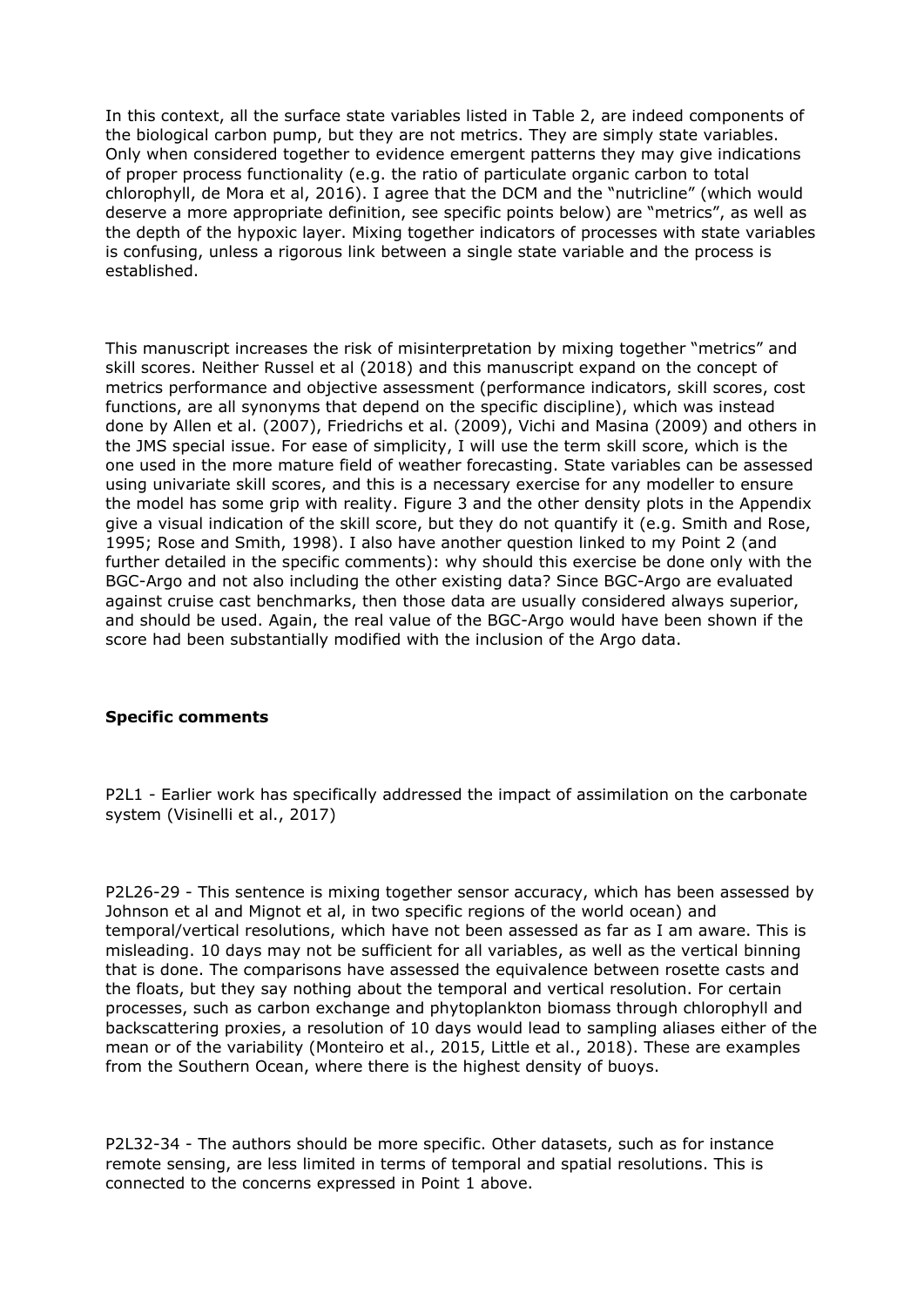P4L3-5 This sentence seems to imply that one can only perform point-by-point comparisons when there are few floats, which is odd. Again linked to my main Point 1 above. The authors should explain why given the current computing capability, they only suggest to perform diagnostics for few selected tracks and not for the overall dataset (Section 5.d).

P4L12-16 The connection between the variables and the ocean health/ecosystem functioning is not made explicit in the text. Taking as an example the ocean health index (http://www.oceanhealthindex.org/), establishing ocean health is obtained as a multivariate analysis of several data layers, forming a selected set of drivers and their associated thresholds. The authors should be more explicit about their intent here.

P5L12-13 This is not an objective criterion. What is an acceptable level of compromise? P5L22 There are many other relationships, and they have been shown to give different results (e.g. Thomalla et a., 2017l). The authors should explain why they are recommending this one.

P6L12-15 It appears that this method of linear resampling would artificially increase the number of data, and hence bias the statistical results, especially in conditions where there are not enough data.

P7L10-12 The authors do not discuss what would happen if the MLD is different between the observations and the model.

P7L29-30 Related to my point 1 above. The relationship between the state variables and the ecosystem functions is not made explicit. The term "useful" should be motivated.

P8L7-8 Same as above, the value of DCM as an indicator should be contextualized. Why are BGC-Argo data providing a better estimate of this metric than other data?

P8L13 Please explain what H is.

P8L14-16 This may be confusing for some readers, since it's not technically a gradient. The cited paper uses and justifies this definition. I'd suggest the authors to be more precise and give their definition and how this is an effective metric of the carbon pump. Also, there is a difference in sampling between argo and the layers of discrete models. How is this taken into account?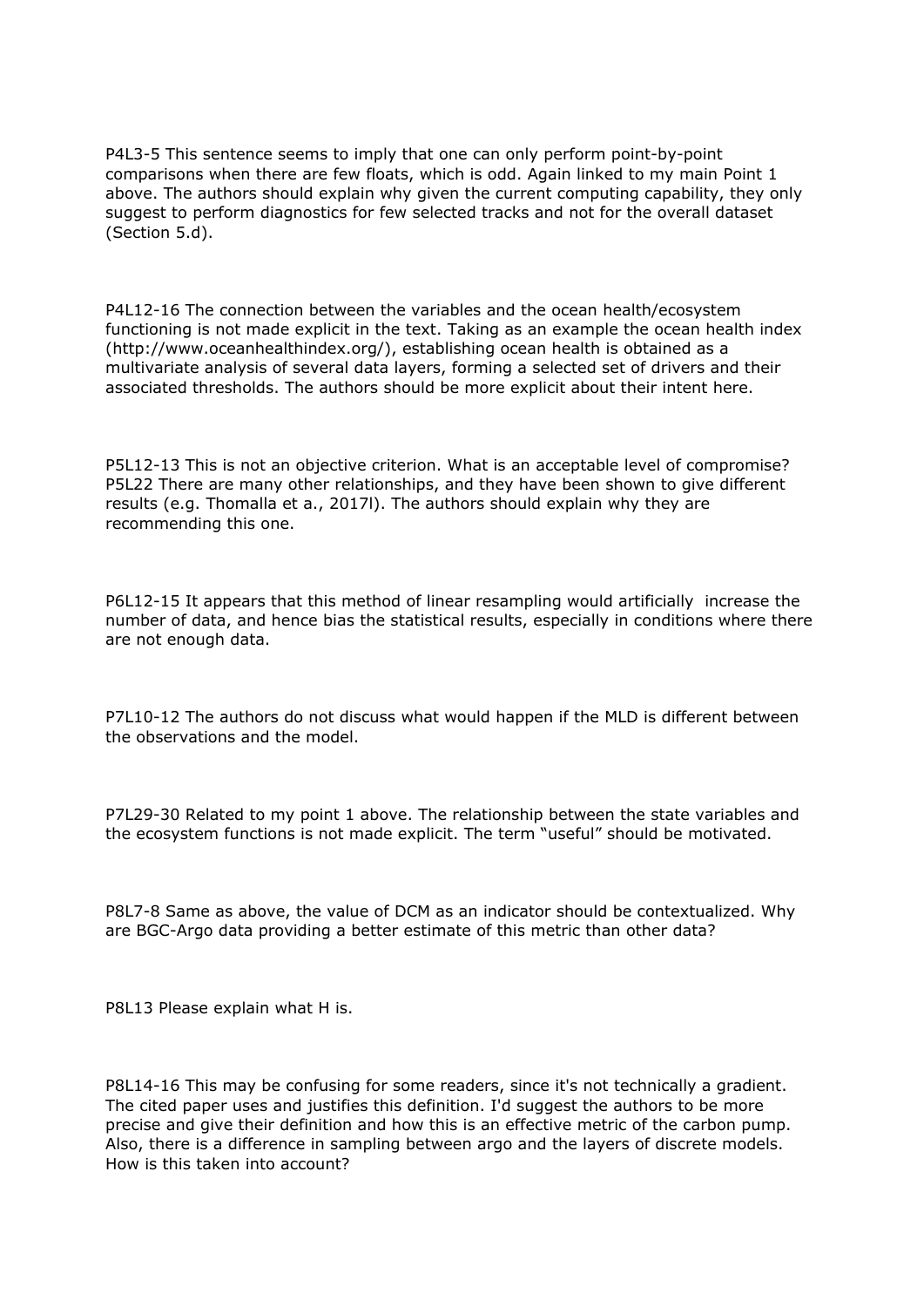P8l28-30 At P4L11 it is reported "depth of the OMZ". This the depth of the oxygen minimum. It should be explained how and why this is a good indicator, and why the BGC-Argo data are superior in its identification.

P9L26 This statement about non-linearity is odd in the context of model goodness-of-fit (Smith and Rose, 1995; Pineiro et al, 2008; Vichi and Masina, 2009). If it's non-linear, then the assessment is failed.

P10-8-12 The choice of the binning interval should be discussed. What is the advantage of losing the variability measured by the floats? Why not using the standard deviation as an indicator of the model skill to reproduce the proper scales? These are enhanced features that only the BGC-Argo data would allow to compute.

P10L22-24 Allen et al (2007) warned against the visual comparison of time series. This sentence is generic and should be explained in the context of the augmented data provided by the BGC-Argo.

P11L11-14 The results are not presented according to the concept of the biological carbon pump "metric". It is evident that the nutrients are correlated while all carbon flux variables are not performing. Which ultimately questions the use of surface nutrients as indicators of carbon cycling.

P11L31 I cannot see the data "around" the line. I rather see an overestimation. (it is either Cape Verde or Cap Vert)

P12-L2-17 Linked to Point 2 above. The authors seem to imply that BGC-Argo data are more suitable than ocean colour for model assessment. I acknowledge that this is not explicitly written, but there is no clear rationale. This kind of map would certainly be superior in terms of spatial and temporal resolution when using that product as benchmark.

P12-section-d This is the section that mostly led to the inclusion of Point 2 above. The shown time series is 2 years long, which is an invaluable source of data from a region that has been influential in shaping our understanding of the spring bloom. I am missing the point why the authors are writing the term spring bloom in quotes. The advantage of time series from floats that remained in a given province of the global ocean is of huge potential in model validation. The offered description is quite generic, which could have been done even using monthly climatological time series obtained from the WOA, or from the existing long-term observational ocean sites (BATS, PAPA, HOT). The BGC-Argo floats are an unprecedented source of multiple opportunities to do validation in several regions of the world ocean (with some limitations), but this present form of the manuscript does not offer any specific recommendation of what numerical modellers should do to unleash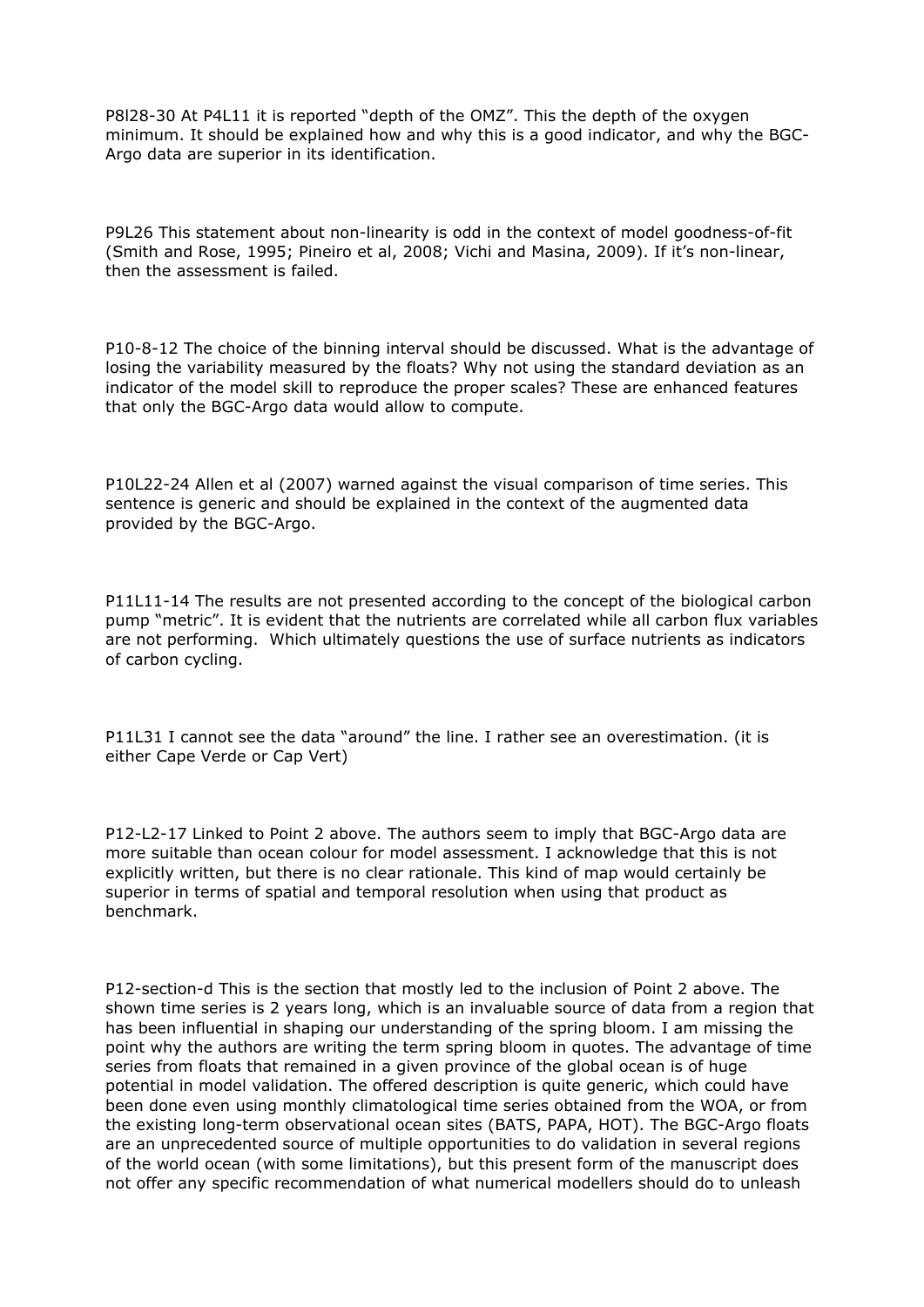this potential. I would be very interested in seeing an exploitation of the multivariate nature of BGC-Argo, while I only see multi-panel plots.

P13L4-5 The authors should do more than simply say "correctly represented". This is a subjective statement, which is based on a visual comparison, exactly what the community challenged in the last 10-15 years. The advantage is that now we can use a frequency of 10 days, when initially phenology analysis was based on monthly data. Again, the authors are missing an opportunity to demonstrate the intrinsic value of this new data set.

P13-L13-20 This is a more detailed analysis of this specific model, which indeed brings in some of the advantages of a multivariate data set. However, there is a combination of measured and derived variables, which are treated as if they were equivalent. Quite a few questions come to mind: Is there a possibility that there is artificial correlation in the derivation of the phosphate and silicate concentration? What is the error associated with the CANYON-B method? Which is the effective (measured) variable mostly responsible for the response of the other estimated nutrients? The reduced consumption occurs during the spring period, and is continued during summertime. Hence, there is a factor at play during the late spring period, which is less likely to be reduced uptake from smaller phytoplankton during summer as suggested. It may thus be a delayed onset of the phytoplankton succession, or maybe a faster remineralization occurring in the upper layers, which retain more inorganic nutrients closer to the surface. This may indeed be beyond the scope of the manuscript, but it has been the authors' decision to propose some mechanistic explanations of this discrepancy. Showing a complete example of how the use of multivariate data allows modellers to investigate model deficiencies would offer guidelines to other modellers.

P13-L22-23 This sentence bears lots of assumptions. This is really where BGC-Argo can make a difference. The related uncertainties should however be highlighted, together with recommendations to other modellers on how to best approach the assessment of the carbon cycle metrics.

P13L26-29 This argument is flawed. If the occurrence of the peak is matched in the mesopelagic layer rather than at the surface, it is a clear indication of vertical mismatches in the export. I would thus argue that POC concentration is a proper metric for the export component of the carbon cycle. I would again encourage the authors to replace the use of subjective terms such as "consistent" with objective indicators (see Allen et al., 2007). For instance the comparison of the skill score computed in two consecutive years would give indication if there is some variability or if the model tends to repeat the same pattern.

P14L16-19 I would recommend more clarity on this statement. Are these sensors not available on the global ocean floats? It is not clear why this example is presented for Mediterranean floats, and not introduced earlier as one major advantage of the BGC-Argo floats.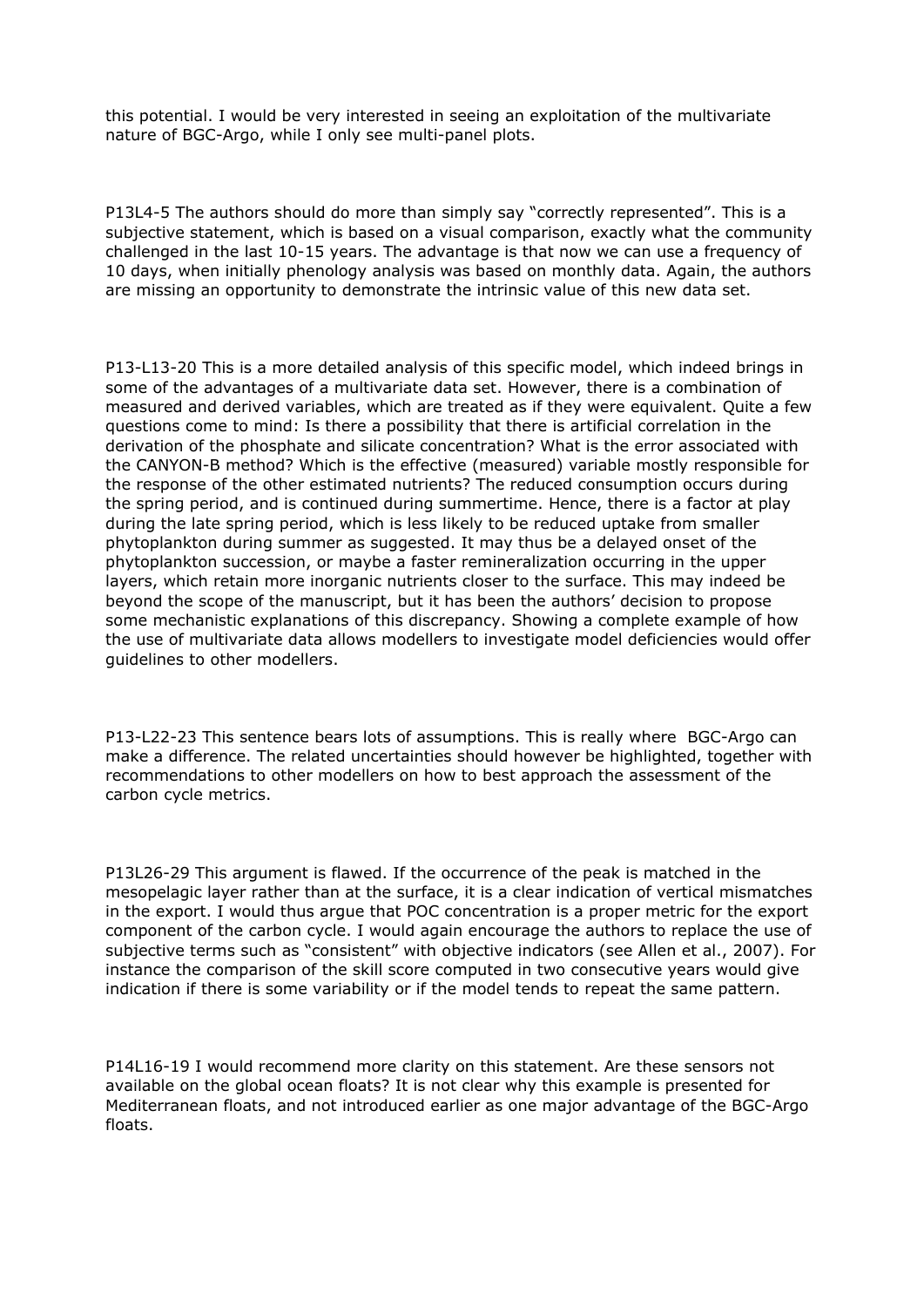P14L26-28 This sentence is similar to the statements done in the earlier sections. This is not technically a perspective statement.

P15L1-6 The question is whether these data should be used "on their own" or in conjunction with the other existing datasets. The authors should clearly explain in the conclusion why this dataset should be exploited as a separate unit.

P15L32-P16L3 I would thus recommend the authors to thoroughly address the issue of how the uncertainties should be treated. This is particularly important in the case of mixing measured and derived variables. If BGC-Argo are capable, within their limits, to reduce uncertainties in model assessment exercise, this should be adequately argumented. The fact that there are more data available is undoubtedly of relevance, but I wonder if it does help to reduce uncertainties in model states.

P16L15-18 Please highlight in which part of the results this is shown.

P17L2 Please add in the caption the meaning of the codes (or a link to where they are explained more in detail). Also, in the heading of the 3rd column, correct Date with Data.

Figure 2 Taylor diagrams are based on geometric properties of the circle. Hence they should be presented using equal axes.

## **References**

Allen, J.I., Somerfield, P.J., Gilbert, F.J., 2007. Quantifying uncertainty in high-resolution coupled hydrodynamic-ecosystem models. Journal of Marine Systems 64, 3–14.

de Mora, L., Butenschön, M., and Allen, J. I.: The assessment of a global marine ecosystem model on the basis of emergent properties and ecosystem function: a case study with ERSEM, Geosci. Model Dev., 9, 59–76, https://doi.org/10.5194/gmd-9-59-2016, 2016.

Friedrichs, M.A.M., Carr, M.-E., Barber, R.T., Scardi, M., Antoine, D., Armstrong, R.A., Asanuma, I., Behrenfeld, M.J., Buitenhuis, E.T., Chai, F., Christian, J.R., Ciotti, A.M., Doney, S.C., Dowell, M., Dunne, J., Gentili, B., Gregg, W., Hoepffner, N., Ishizaka, J., Kameda, T., Lima, I., Marra, J., Melin, F., Moore, J.K., Morel, A., O'Malley, R.T., O'Reilly, J., Saba, V.S., Schmeltz, M., Smyth, T.J., Tjiputra, J., Waters, K., Westberry, T.K., Winguth, A., 2009. Assessing the uncertainties of model estimates of primary productivity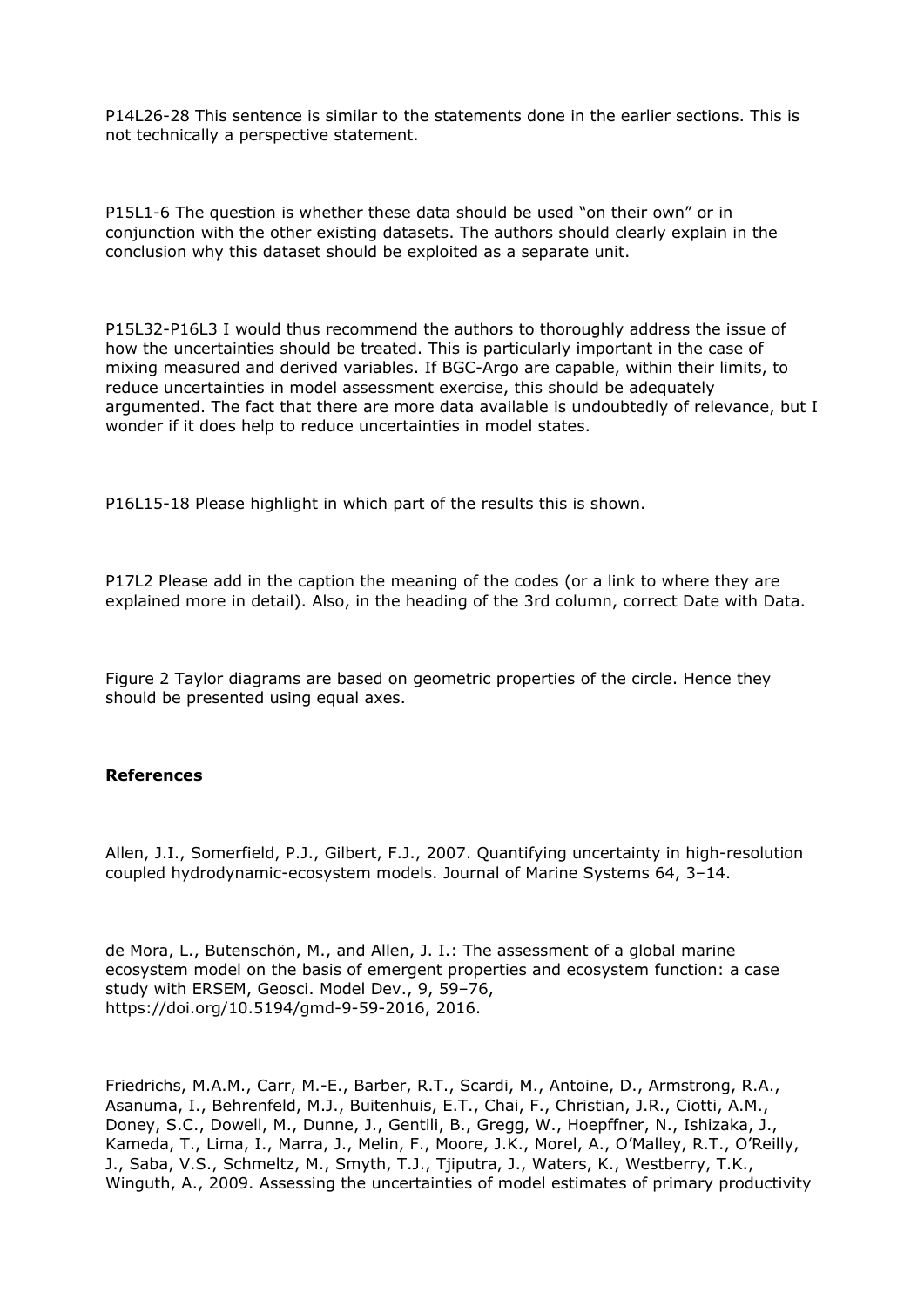in the tropical Pacific Ocean. Journal of Marine Systems 76, 113–133.

Little, H.J., Vichi, M., Thomalla, S.J., Swart, S., 2018. Spatial and temporal scales of chlorophyll variability using high-resolution glider data. Journal of Marine Systems 187, 1–12. https://doi.org/10.1016/j.jmarsys.2018.06.011

Lynch, D.R., McGillicuddy, D.J., Werner, F.E., 2009. Skill assessment for coupled biological/physical models of marine systems. Journal of Marine Systems, Skill assessment for coupled biological/physical models of marine systems 76, 1–3. https://doi.org/10.1016/j.jmarsys.2008.05.002

Monteiro, P.M.S., Gregor, L., Lévy, M., Maenner, S., Sabine, C.L., Swart, S., 2015. Intraseasonal variability linked to sampling alias in air-sea CO2 fluxes in the Southern Ocean. Geophysical Research Letters 42, 8507–8514. https://doi.org/10.1002/2015GL066009

Oreskes, N., Shrader-Frechette, K., Belitz, K., 1994. Verification, Validation, and Confirmation of Numerical Models in the Earth Sciences. Science 263, 641–646.

Pineiro, G., Perelman, S., Guerschman, J.P., Paruelo, J.M., 2008. How to evaluate models: Observed vs. predicted or predicted vs. observed? Ecological Modelling 216, 316–322.

Rykiel, E.J., 1996. Testing ecological models: the meaning of validation. Ecological Modelling 90, 229–244.

Rose, K.A., Roth, B.M., Smith, E.P., 2009. Skill assessment of spatial maps for oceanographic modeling. Journal of Marine Systems 76, 34–48.

Rose, K.A., Smith, E.P., 1998. Statistical assessment of model goodness-of-fit using permutation tests. Ecological Modelling 106, 129–139.

Russell, J.L., Kamenkovich, I., Bitz, C., Ferrari, R., Gille, S.T., Goodman, P.J., Hallberg, R., Johnson, K., Khazmutdinova, K., Marinov, I., Mazloff, M., Riser, S., Sarmiento, J.L., Speer, K., Talley, L.D., Wanninkhof, R., 2018. Metrics for the Evaluation of the Southern Ocean in Coupled Climate Models and Earth System Models. Journal of Geophysical Research: Oceans 123, 3120–3143. https://doi.org/10.1002/2017JC013461